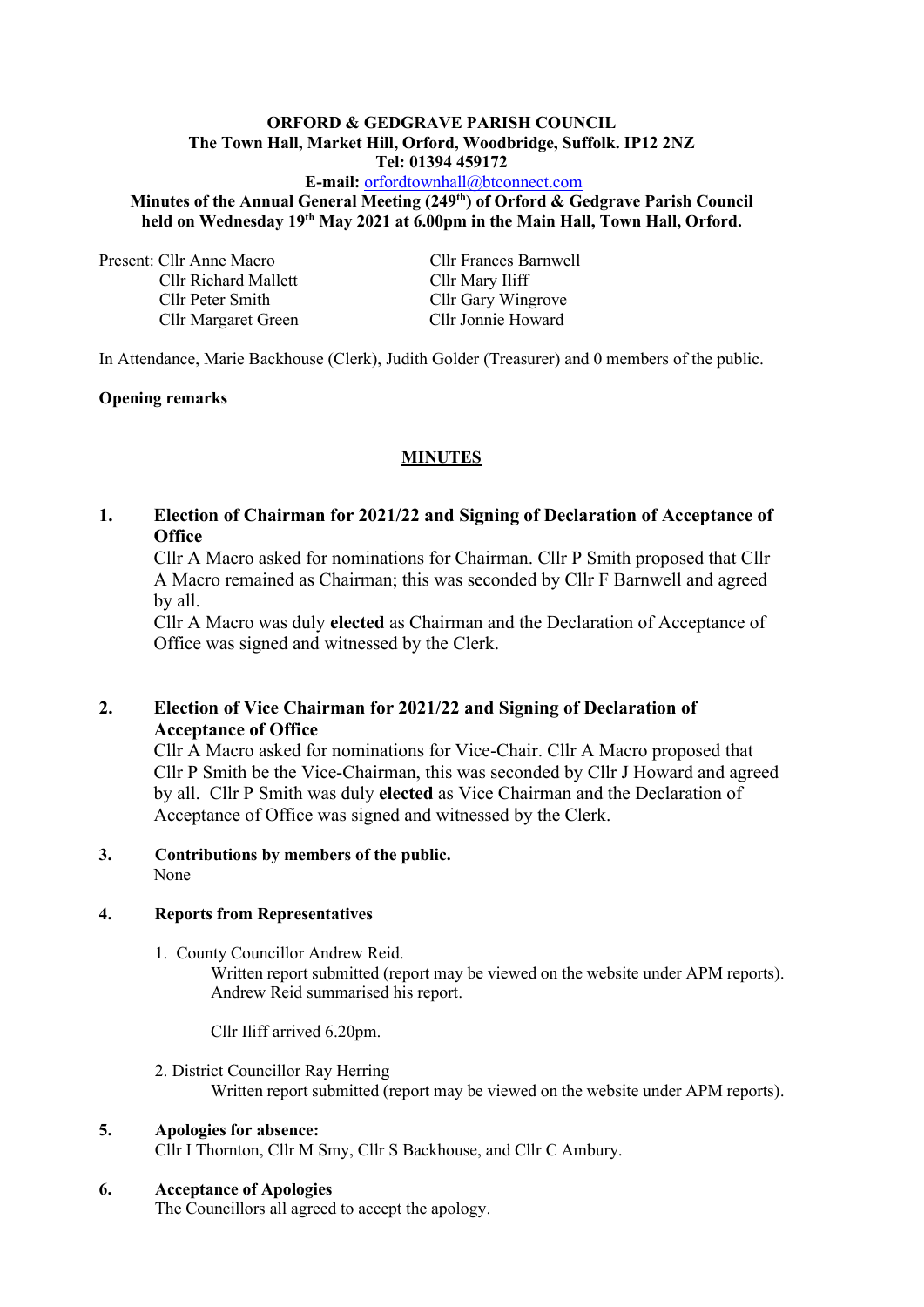## **7. Declarations of interest:**

Cllr Macro – planning application neighbour Cllr Howard – planning application neighbour

**8. Applications for dispensation:** None

#### **9.** It was agreed that the minutes of the 248<sup>th</sup> Parish Council (PC) meeting held on the 14<sup>th</sup> **April 2021 be accepted as a true record of the meeting.**

#### **10. Matters arising from the 248 th Parish Council meeting held on the 14 th April 2021.**

10.1 Traffic management – Cllr Smith reported that he had spoken with District Councillor Ray Herring regarding the white lines on the Market Square, these are the responsibility of Highways department.

Andrew Reid commented that the white lines are included in the package that has been costed for the PC, to aid with the parking restrictions. There are many processes to go through hence the quote total of £37,000. To add waiting time restrictions to the Market Square costs several thousand. Maybe a phased project should be explored. Prioritise what should be done first. Ray Herring commented that the cost to just repaint the white lines on the Market Square would be very inexpensive. Andrew Reid and Ray Herring agreed to look into repainting the white lines.

10.2 AOCP – Cllr Barnwell reported that there was no update.

10.3 Village Feast – The Clerk said that the Road Closure paperwork had been completed and an acknowledgement of receipt had been received. The band, bar and BBQ has been booked.

10.4 APM – taking place after this meeting.

10.5 Village Green Parking – Cllr Smith commented that he had contacted the Enforcement Officer to ask for advice re parking on the village greens. It was advised that SALC should be contacted to establish the regulations for parking on Village Greens.

Cllr Howard suggested that the PC purchase 6 small 'no parking' signs to place on the village greens.

ACTION: Clerk to ask Leiston Press for a quote to produce 6 'no parking' signs.

#### **11. Finance**

11.1 The Council received, noted, and approved the authorisation for payment sheet. Expenditure as follows: Lloyds Building - £3120.00, Doctors Drift Pest Control - £60.00, Doctors Drift Pest Control - £80.00, Caloo - £8340.00, M Backhouse £4.20, C Green - £25.00 and M Backhouse - £14.39. Total £11643.59. Also, the staff wages of £1134.12.

The Treasurer commented that the annual subscription for ICO had been received, which is £35.00.

11.2 Insurance Renewal – The Clerk reported that the insurance renewal had been received from Community Action Suffolk, the cost for the year is £436.96. This is a reduction of £86.64 on last years cost.

All the Councillors agreed to pay and renew the insurance cover from Community Action Suffolk.

#### **12. Planning**

DC/21/1933/FUL – 34 Daphne Road, Orford, IP12 2NH

Proposal to demolish an existing modern upvc conservatory and lean to porch and construct an extension with landscaping including an outdoor swimming pool, (follows withdrawal of DC/21/0483/FUL).

Cllr Wingrove commented that the PC should not object, because we had not objected the first time to the application that was withdrawn but resubmit the concerns of the Council as of the previous application.

The application was revisited as the first response to this application (DC/21/0483/FUL) was to object, therefore it was consequently agreed by all to object.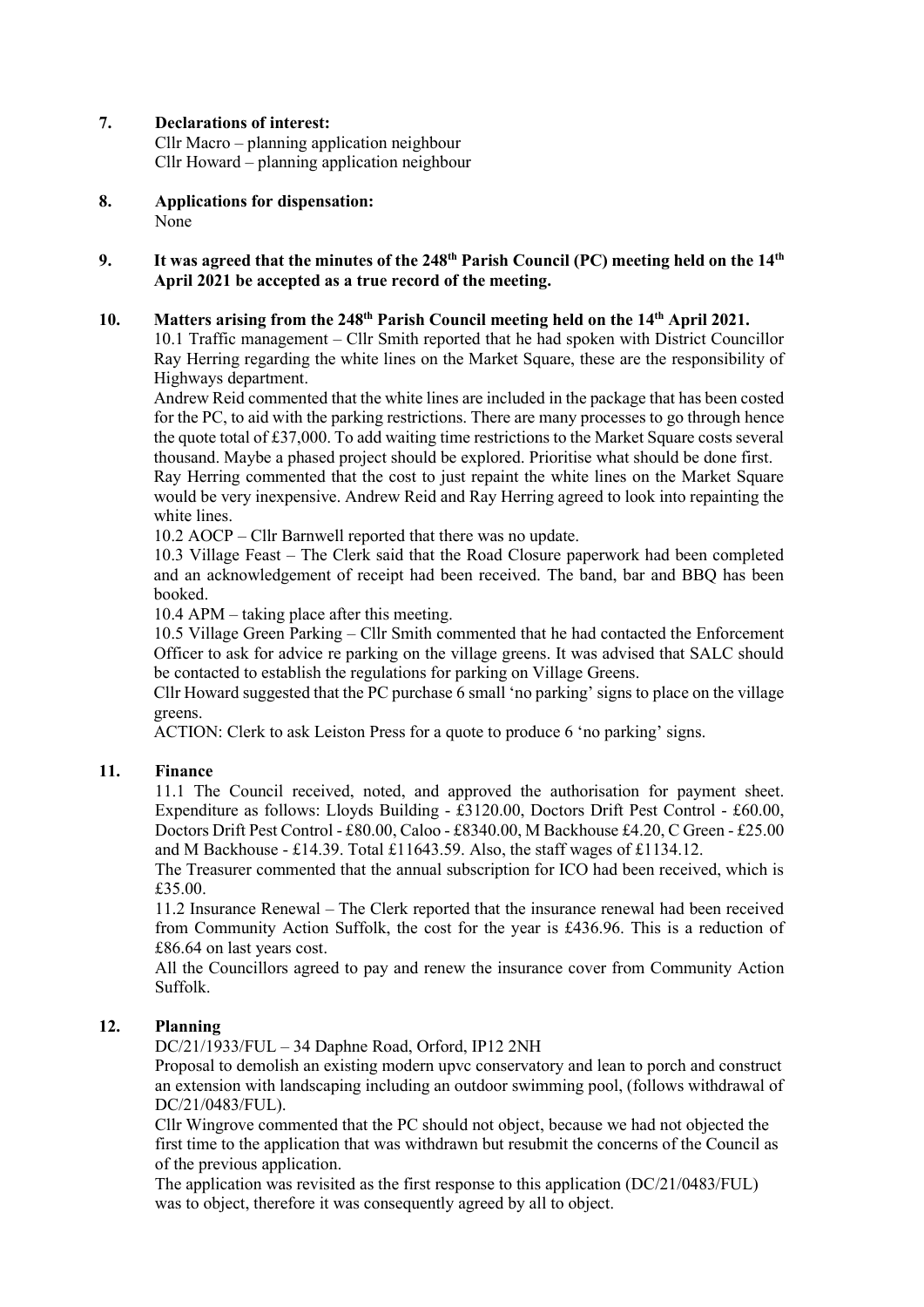ACTION: Clerk to submit a response to the ESC. DC/21/1710/VOC – Land North of Mill close, Orford, IP12 2FE. Variation of condition 2 of the DC/19/2513/FUL – construction of 11 dwellings (resubmission following withdrawal of application DC/19/1280/FUL). It was agreed that Cllr Smith should contact Rachel Smith to ask what the differences are with the planning application. ACTION: Cllr Smith to contact the ESC planning department. DC/21/2011/OUT – 4 Nightingale Piece, Orford, IP12 2NP Outline application (all matters reserved) – new self-contained, 3 bed-room, two storey ECO house adjoining existing house. Cllr Wingrove said that there are a few things to consider with this application, distance between properties, totally different to other properties, set a precedent…. It was agreed by all for Cllr Wingrove to draft a response and circulate to all for information ahead of submission to ESC. ACTION: Cllr Wingrove to draft a response to circulate to all.

#### **Other notifications:**

#### **13. Parish Council Business: -**

#### **(1) Sign for recreation ground gate**

The Clerk commented that a quote had been sought from Leiston Press to place a large sign on the recreation ground gate stating 'dogs to be kept on leads, no kite flying, no golf games. The cost for this is £68.

All Councillors agreed to this expenditure.

ACTION: Clerk to contact Leiston Press to organise the sign.

#### **(2) Traffic Management**

Cllr Smith said that most items had been covered in 10.1. A meeting will take place of the Traffic Management group to discuss the prioritising of the work to be completed in the village.

#### **(3) Sizewell C**

Cllr Smith commented that he and Cllr Barnwell had been asked to attend a meeting involving 7 local parishes with a view to responding to the Sizewell C project with a combined response. As the PC had no mandate to move forward with this joint response, it was decided not to proceed with this any further.

#### **(4) Quiet Lanes**

Cllr Barnwell commented that an example flyer had been circulated to all the Councillors for comments. There are 4 lanes that are to be considered in the village. The cost to the PC will be £150. A consultation process will take place with each household receiving a flyer, then a public meeting. The flyer will go onto the Village Voice, and the deadline should be the 2<sup>nd</sup> July.

#### **(5) Village Feast**

See 10.3

## **14. Correspondence**

**Resident – Permission for skip on village green in Quay Street. –** The Clerk read out an email from a resident to place a skip on the village green in Quay Street whilst some building work is completed on their house.

It was agreed by all to obtain further information about this, how long are they proposing the skip is required for, why it cannot be placed behind the property……

ACTION: Clerk to contact resident for further information.

**Resident – Community litter campaign –** The Clerk read out an email from a resident concerning the litter in the village, the dog waste bin on the Castle Green filled with take